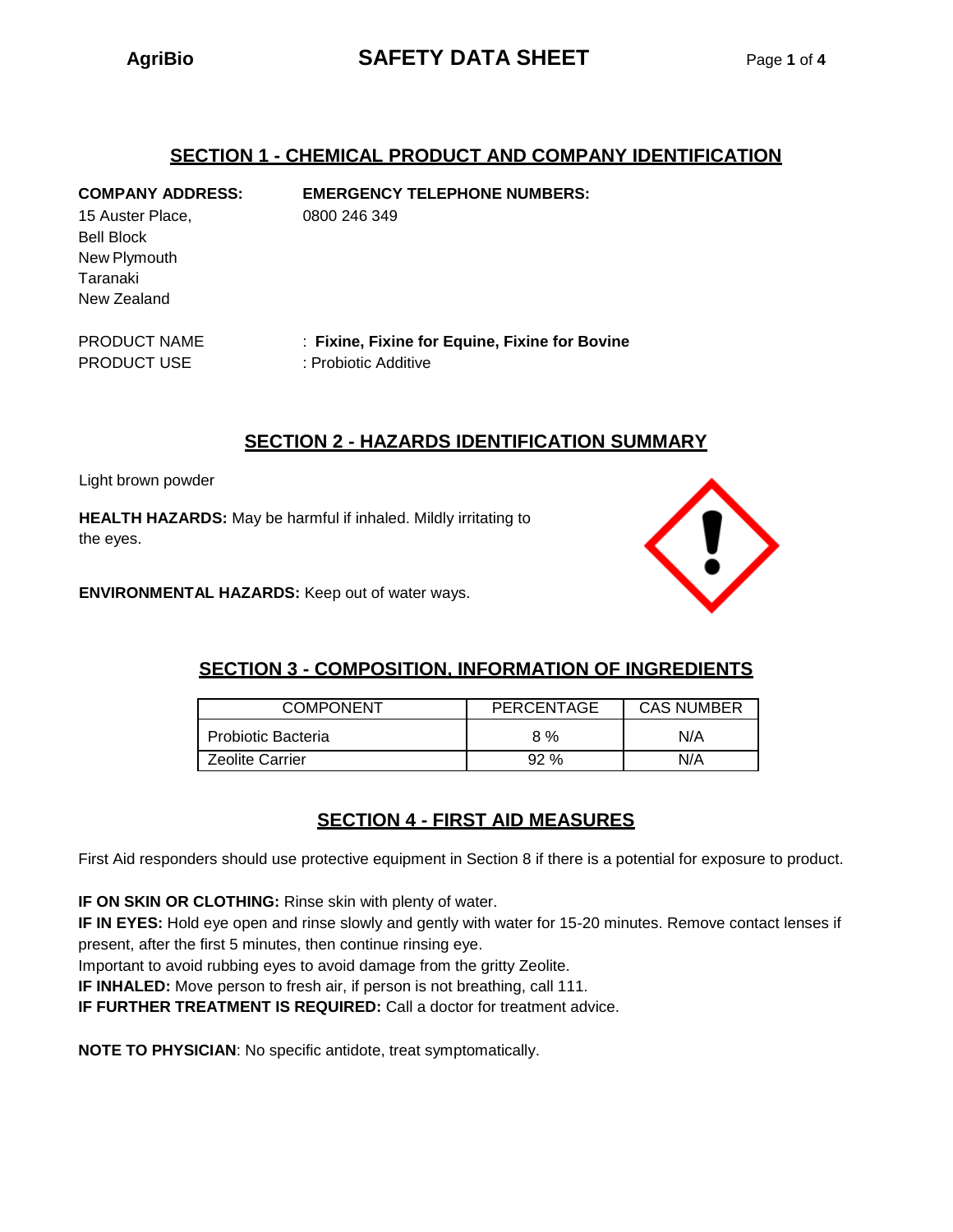# **AgriBio SAFETY DATA SHEET** Page **2** of **4**

# **SECTION 5 - FIRE FIGHTING MEASURES**

| l HEALTH     |                                                  |  |  |
|--------------|--------------------------------------------------|--|--|
| FLAMMABILITY |                                                  |  |  |
| I REACTIVITY |                                                  |  |  |
|              | 4=Severe 3=Serious 2=Moderate 1=Slight 0=Minimal |  |  |

### **FLASHPOINT:** N/A

**EXTINGUISHING MEDIA:** Use foam, dry chemical, or water spray.

fight fire to prevent environmental damage due to run off. Foam or dry chemical fire extinguishing systems are preferred to prevent environmental damage from excessive water runoff. Minimize use of water to prevent environmental contamination

**FIRE FIGHTING EQUIPMENT:** Self-contained breathing apparatus with full face piece.

# **SECTION 6 - ACCIDENTAL RELEASE MEASURES**

**IN CASE OF SPILLS OR LEAKS:** This material should be prevented from entering sewage and drainage systems and bodies of water. Minimize use of water to prevent environmental contamination

# **SECTION 7 - HANDLING AND STORAGE**

KEEP OUT OF REACH OF CHILDREN!

**HANDLING:** Use only in a well-ventilated area. Minimize dust generation and accumulation.

**STORAGE:** Keep container closed when not in use. Keep away from food, feed and drinking water. Store in a well-ventilated dry place away from heat. Store below 30C.

# **SECTION 8 - EXPOSURE CONTROLS, PERSONAL PROTECTION**

### **USER SAFETY RECOMMENDATIONS:**

- 1. Wash hands before eating, drinking, chewing gum, using tobacco or using the toilet.
- 2. Wear face mask if using in low ventilatedarea.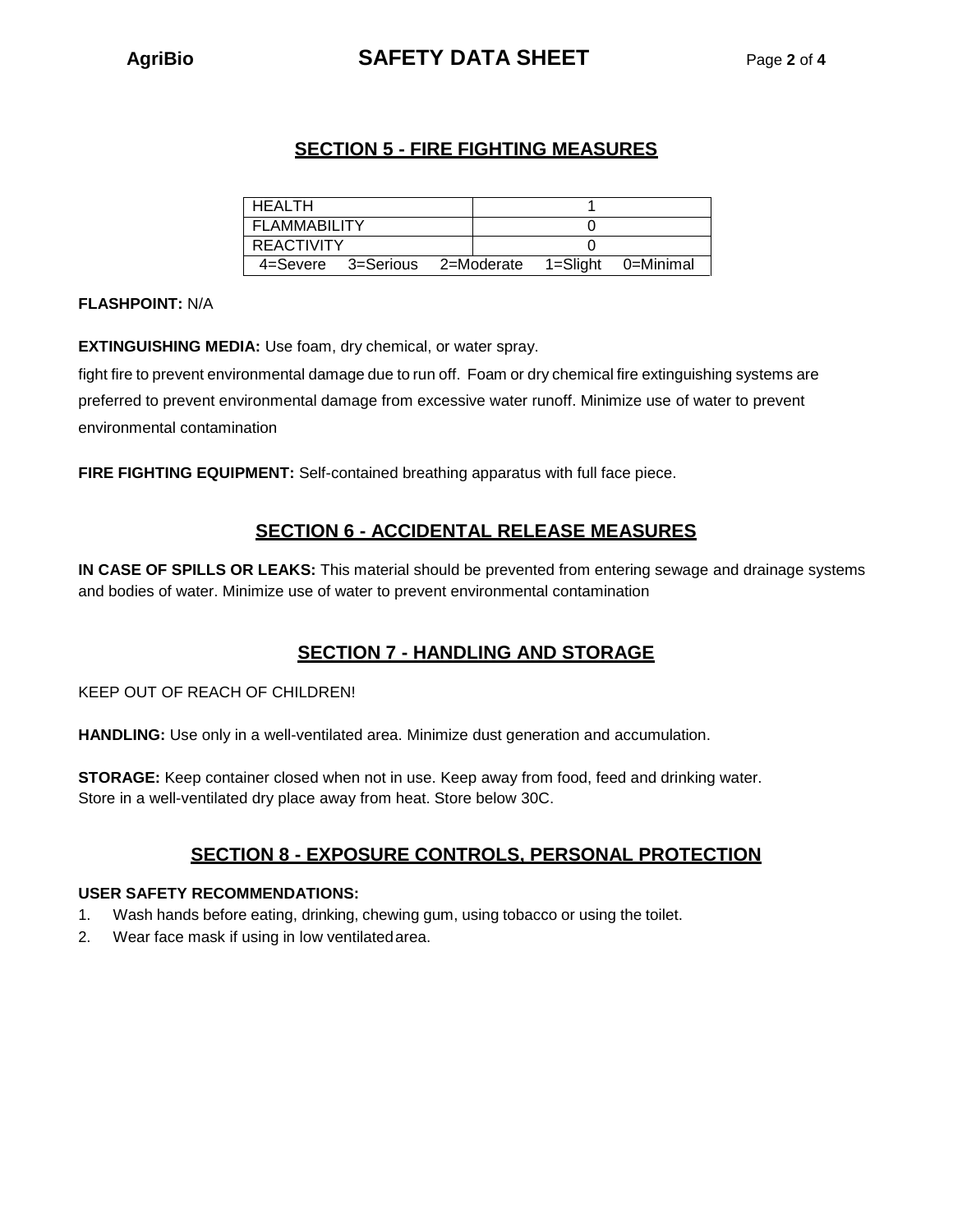# **SECTION 9 - PHYSICAL AND CHEMICAL PROPERTIES**

| Appearance:                        | Light brown powder |  |
|------------------------------------|--------------------|--|
| Odour:                             | Yeast odour        |  |
| pH:                                | $7.2 - 8.5$        |  |
| <b>Melting Point:</b>              | Not applicable     |  |
| <b>Boiling Point:</b>              | No data            |  |
| <b>Flash Point:</b>                | No data            |  |
| <b>Evaporation Rate:</b>           | No data            |  |
| <b>Flammability:</b>               | Not flammable      |  |
| <b>Flammability Limits:</b>        | Not applicable     |  |
| <b>Vapor Pressure:</b>             | Not applicable     |  |
| <b>Vapor Density:</b>              | Not applicable     |  |
| <b>Density:</b>                    | No data            |  |
| Solubility:                        | No data            |  |
| <b>Partition Coefficient:</b>      | Not applicable     |  |
| <b>Auto-Ignition Temperature:</b>  | No data            |  |
| Decomposition Temperature: No data |                    |  |
| <b>Viscosity:</b>                  | Not applicable     |  |
|                                    |                    |  |

# **SECTION 10 - STABILITY AND REACTIVITY**

**PRODUCT REACTIVITY:** Non-reactive

**CHEMICAL STABILITY:** Stable

**HAZARDOUS POLYMERIZATION:** Product will not undergo polymerization

**CONDITIONS TO AVOID:** Avoid temperatures above 20°C for prolonged period of time.

**INCOMPATIBLE MATERIALS:** None known

# **SECTION 11 - TOXICOLOGICAL INFORMATION**

#### **CARCINOGEN STATUS:**

| <b>OSHA</b> | - Not listed |
|-------------|--------------|
| NTP         | - Not listed |
| IARC        | - Not listed |

**TERATOGENICITY:** No reproductive or teratogenic (birth defect) effects at normal exposure levels.

**MUTAGENICITY:** Little or no evidence of mutagenic effects during in vivo or in vitro studies.

# **SECTION 12 - ECOLOGICAL INFORMATION**

**ENVIRONMENTAL SUMMARY:** N/A